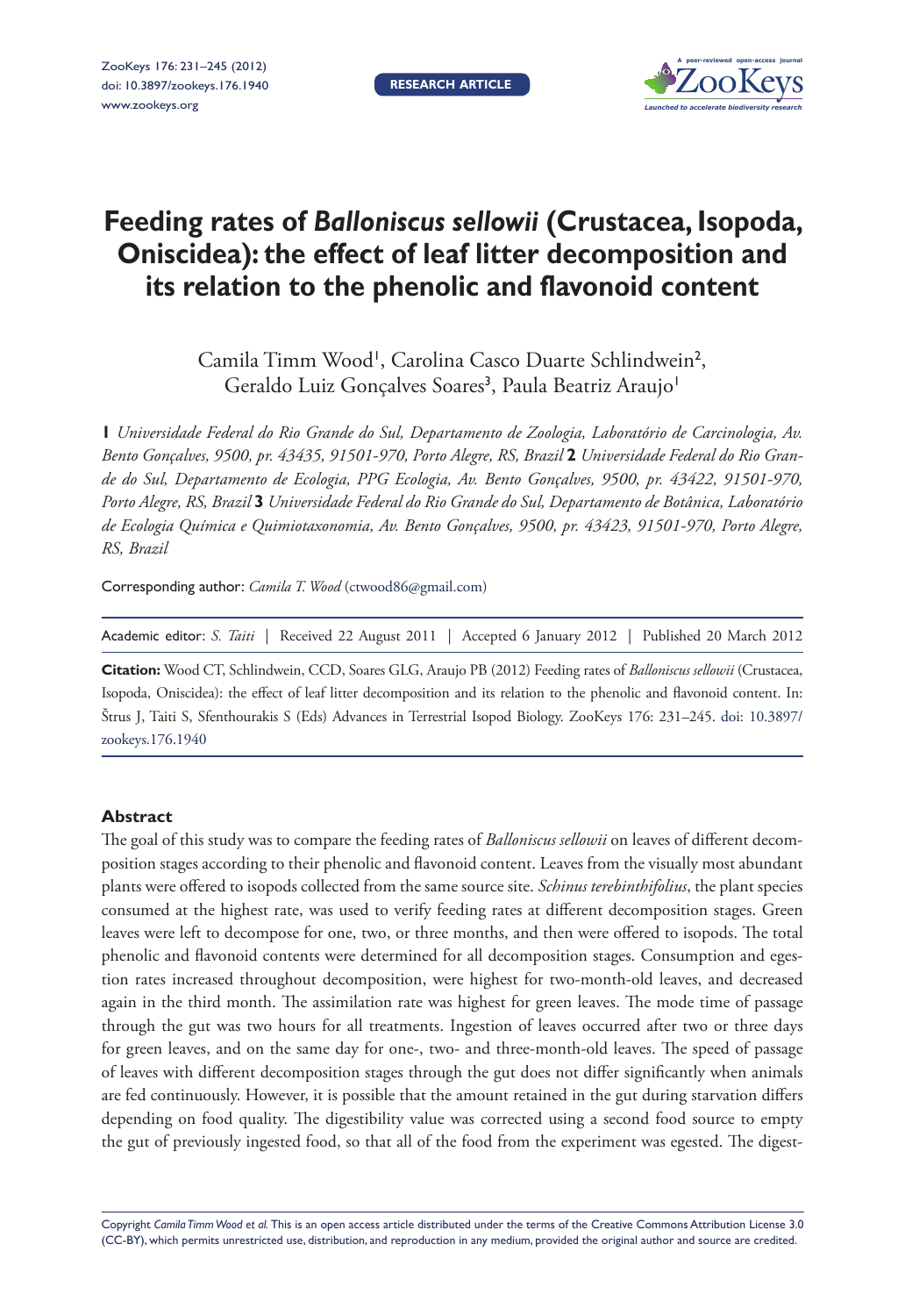ibility value was highest for green leaves, whereas it was approximately 20% for all other stages. This was expected given that digestibility declines during decomposition as the metabolite content of the leaves decreases. The phenolic content was highest in the green leaves and lowest in three-month-old leaves. The flavonoid content was highest in green leaves and lowest after two months of decomposition. Animals ingested more phenolics when consumption was highest. The estimated amount of ingested flavonoids followed the same trend as assimilation rate. Flavonoids accounted for a large portion of total phenolics, and the estimated amount of flavonoids consumed was similar for one-, two- and three-month-old leaves. Our results suggest that the high phenolic and flavonoid concentrations in green leaves are feeding deterrents. Isopods may discriminate among concentrations of flavonoids and modify their consumption rates to maintain their intake of flavonoids when ingesting leaves with lower flavonoid content.

#### **Keywords**

Woodlice, digestibility, total phenolics, flavonoid concentration, consumption rate, assimilation rate

## **Introduction**

Litter dynamics are of great importance in ecosystem functioning and are influenced by many different organisms. Isopods, earthworms, lumbricids, diplopods, dipteran larvae, and termites are detritivores of organic soil litter that play a major role in the cycling of nutrients, which is an important ecosystem service. Detritivores have low assimilation efficiency (Szláveczs and Pobozny 1995), and thus contribute to leaf litter decomposition indirectly by returning large amounts of consumed litter as feces (Quadros and Araujo 2008), which provides increased surfaces that are readily colonized by microbial populations (Hassall et al. 1987, Loureiro et al. 2006).

Detritivores exhibit feeding preferences that may be related to leaf senescence (Wieser 1984, Hassall et al. 1987, Yeates and Barmuta 1999), the nutrient content of food (Graça et al. 2001), microbial colonization (Gunnarsson 1987, Kautz et al. 2000, Zimmer et al. 2003, Ihnen and Zimmer 2008), and the presence of unpalatable or indigestible compounds (Cameron and LaPoint 1978, Hassall and Rushton 1984, Target et al. 1986, Sousa et al. 1998, Canhoto and Graça 1999, Lambdon and Hassall 2005). The contribution of isopods to decomposition depends on leaf litter degradation and may be influenced by food preference (Van Wensem et al. 1993).

Frequent switching between different types of food and regulating the intake of specific defensive chemicals are behavioral mechanisms used to accommodate for chemically defended foods (Glendinning 2007). Whenever possible, isopods ingest decayed plant material of different plant types (Wieser 1984). However, experiments of feeding preference between more than two food sources are difficult to analyze (Wieser 1984, Peterson and Renaud 1989). Although the feeding rates of isopods on different plant species have been studied extensively, the reported digestibility efficiency values remain controversial for high and low quality food. Many researchers hypothesize that some foods might present high digestibility values due to a slower passage through the gut, which decreases fecal production (Souza et al. 1998, Loureiro et al. 2006). Changes in the chemical composition of the litter due to decomposition increase its palatability to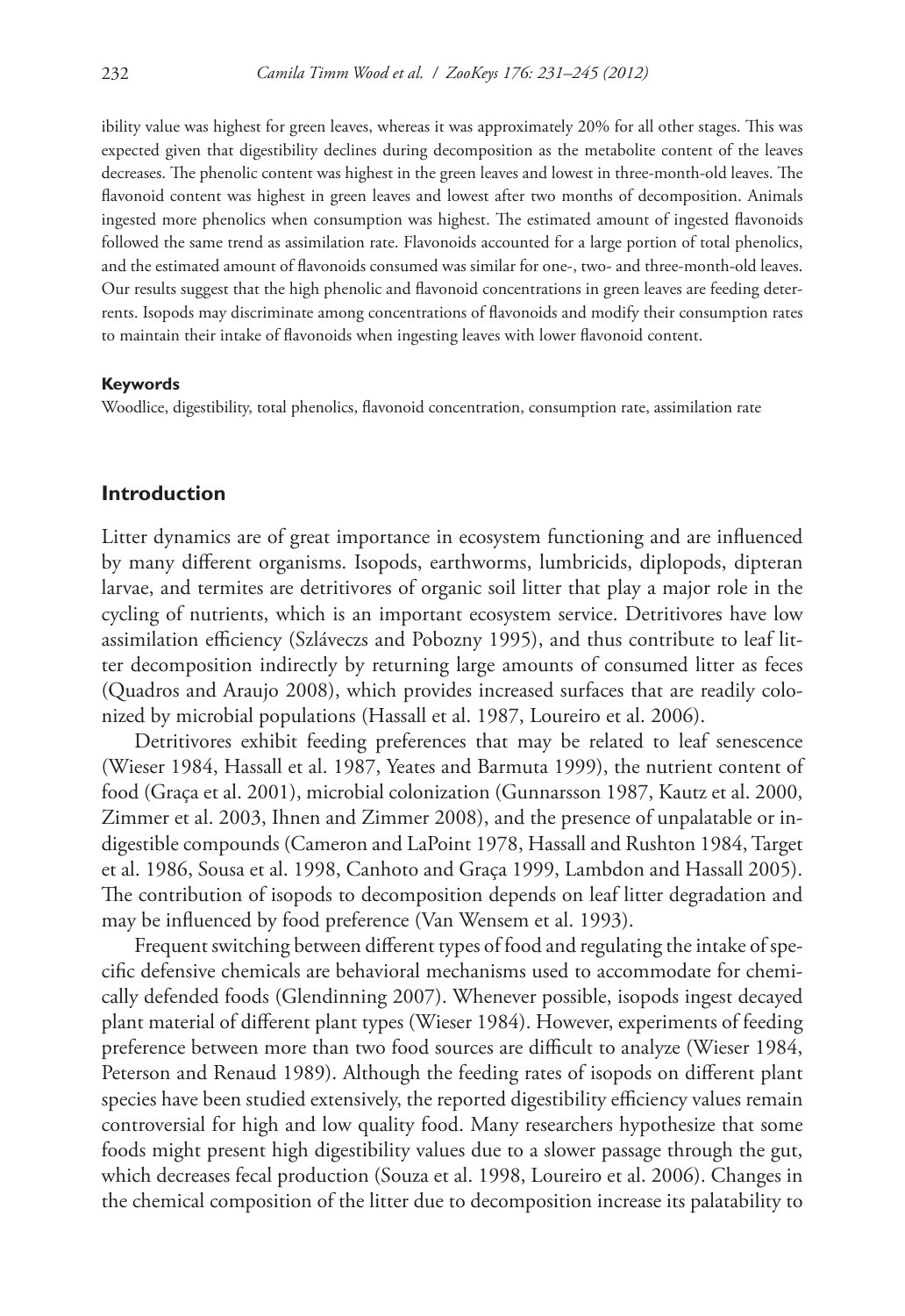detritivores (Cameron and LaPoint 1978, Neuhauser and Hartenstein 1978, Rushton and Hassall 1983, Hassall and Rushton 1984, Hassall et al. 1987, Wan Wensen et al. 1993) because the phenolic content decreases during leaf senescence due to the action of microorganisms and leaching (Zimmer 1999, Zimmer 2002a).

Phenolics are thought to play a fundamental role in the chemical defense of plants against herbivores and pathogens (Harborne 1993, Kefeli et al. 2003, Gould and Lister 2006), although their effects are still debated and not fully understood (Appel 1993, Johnson and Felton 2001). The total phenolic content varies with plant growth and abiotic factors, such as temperature and radiation (Salgado et al. 2008), and may affect microbial decomposers since most phenolics remain present during leaf senescence and after death (Bärlocher and Graça 2005). Although poorly understood, the existence of a phenolic cycle in the plant-soil system has been recorded (Kefeli et al. 2003), and differences in the composition and concentration of resin acids and phenolics during leaf and needle litter senescence are known (Kuiters and Sarink 1986, Kainulainen and Holopainen 2002). For example, Hassall and Rushton (1984) observed a negative correlation between isopod feeding preference and the phenol content. In contrast, Neuhauser and Hartenstein (1978) found no relationship between leaf palatability and total phenolic content, and Kasurinen et al. (2007) found a weak or inconsistent correlation between detritivore feeding performance and chemical parameters of leaf litter.

The ability to digest phenolic polymers such as tannins and lignin is essential in the use of litter (Zimmer 2002b), and studies have demonstrated that isopods are capable of oxidizing (Stevenson 1961, Zimmer and Topp 1998, Zimmer 1999b, Zimmer et al. 2002) or hydrolyzing ingested phenolics (Zimmer 1999, Zimmer et al. 2002). For example, Cameron and LaPoint (1978) observed senescence-related decreased mortality and increased leaf consumption after leaching of tannins in *Armadillidium vulgare* (Latreille, 1804), and suggested that litter resources cannot be used immediately after leaf fall due to the chemical and mechanical defenses of plants.

Most studies examining detritivore feeding and phenolics have explored the relationship with total phenolics (concentrations at which animals avoid feeding), lignin content related to toughness (not included in the total phenolic determination since it is a nonsoluble phenolic) (Graça and Zimmer 2005), or the capacity of tannins (polyphenolics) to inhibit enzyme catalyzed reactions or to bind and precipitate proteins (Graça and Bärlocher 2005).Conversely, for insects, flavonoids, which are phenolics commonly found in plants, are related to feeding deterrence and might interfere with feeding, molting, and reproduction (Oberdörster et al. 2001, Simmonds 2001, Boué and Raina 2003, Gould and Lister 2006). Some flavonoids play an important role in the protection of plants from harmful ultraviolet (UV)-B levels (Gould and Lister 2006), and several classes of flavonoids show antioxidant activity towards a variety of readily oxidizable compounds (Gryglewski et al. 1987, Dixon and Steele 1999, Zhishen et al. 1999). However, the effects of ingesting flavonoids by other groups of soil invertebrates, such as terrestrial isopods, have received little attention. Studies of isopod nutrition have mainly been conducted in Europe (Rushton and Hassall 1983, Gunnarsson 1987, Szlávecz and Pobozny 1995, Souza et al. 1998, Zimmer 2002, Ihnen and Zimmer 2008) using species such as *Porcellio* Latreille, 1804 and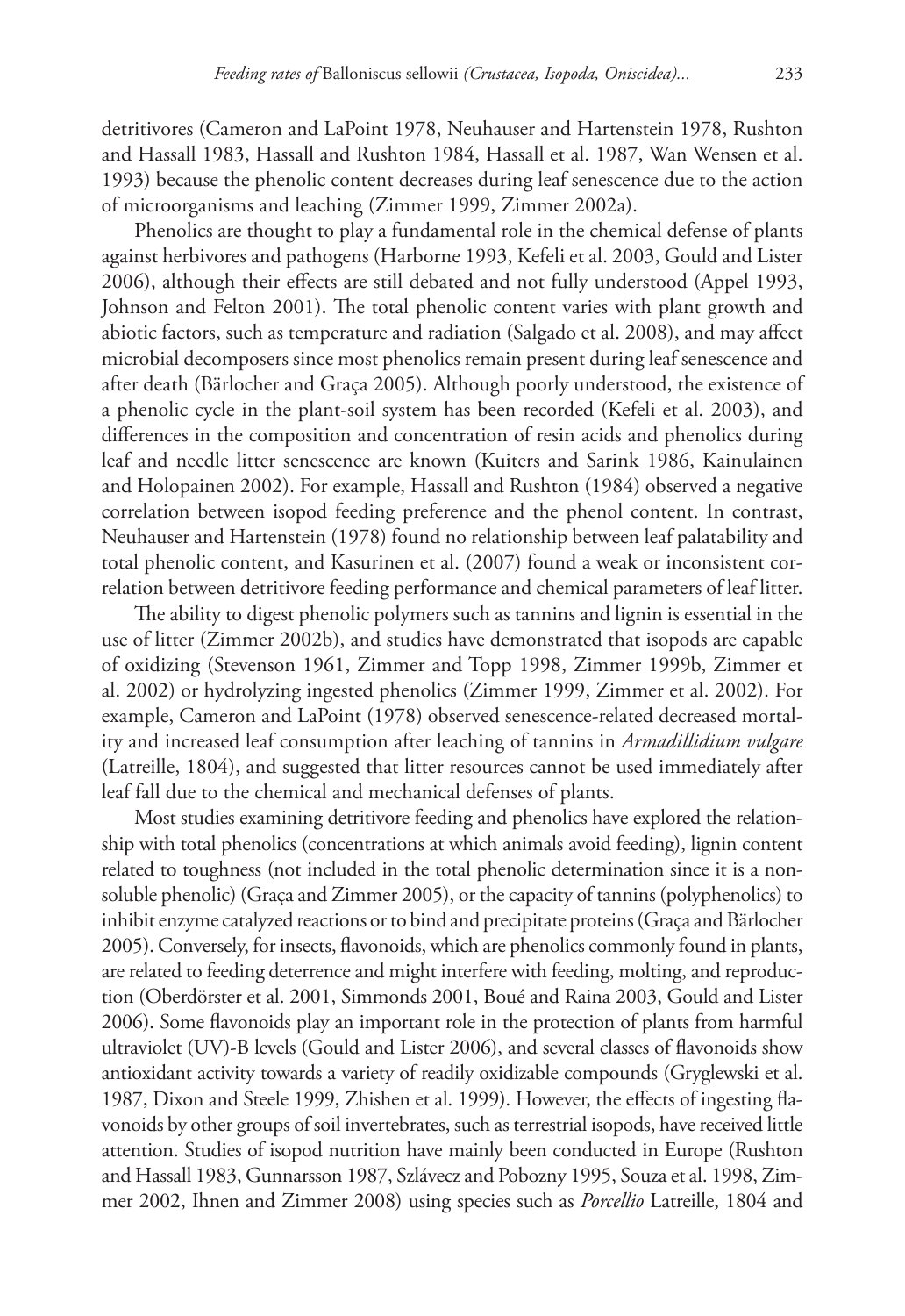*Armadillidium* Brandt, 1833, which exhibit worldwide distributions. Studies with neotropical species are relatively uncommon and should be encouraged.

The goal of this study was to observe how two interconnected food parameters (phenolic content and decomposition stage) affect feeding rates (consumption, egestion, and assimilation rates, as well as digestibility efficiency) of detritivores using the neotropical terrestrial isopod *Balloniscus sellowii* (Brandt, 1833) as a model. We relate the total phenolic content to feeding rates and examine the flavonoid contents, which constitute a specific group of phenolics that are known to deter insects. Finally, we test a new method of calculating digestibility (assimilation efficiency) that takes into consideration food retention in the gut.

# **Material and methods**

## **Species and source site**

The species *Balloniscus sellowii* (Brandt, 1833) is common in Southern Brazil, Uruguay, and the region surrounding Buenos Aires in Argentina (Schmalfuss 2003). Specimens of *B. sellowii* were collected in a urban area of Porto Alegre, Rio Grande do Sul, southern Brazil and kept in laboratory conditions at  $20 \pm 1$ <sup>o</sup>C under a 12:12 (light:dark) photoperiod. Only intermolt animals heavier than 25 mg were used in the experiments, excluding ovigerous females.

The source-site consisted of an area where animals were abundant and there were trees characteristic of pioneer vegetation colonization. The three most abundant plant species in the site were *Lithraea brasiliensis* Marchand (Anacardiaceae), *Ricinus communis* Linnaeus (Euphorbiaceae), and *Schinus terebinthifolius* Raddi (Anacardiaceae).

## **Feeding preference**

Leaves from the visually most abundant local plants were offered to isopods to verify feeding preference based on the highest consumption. Green leaves from three different plant species were removed from branches and placed into litter bags (10 x 15 cm) fastened to the soil for decomposition in loco for 14 days. Leaves were then transported to the laboratory and circles of 18 mm in diameter were cut and oven dried at 60ºC for 48 hours. The discs were weighed (Gibertini E425-B) and remoistened with distilled water before being offered to animals for one week in individual units consisting of 8 cm diameter plastic containers with moist plaster of Paris covered with a net to minimize coprophagy. The treatments consisted of 10 units with one leaf disc of each plant species with one isopod, and five animal free control units. Animals were kept without food for two days prior to and after the experiment to empty gut contents. After the experiment, the remaining plant material and feces were oven dried and reweighed, and consumption rates were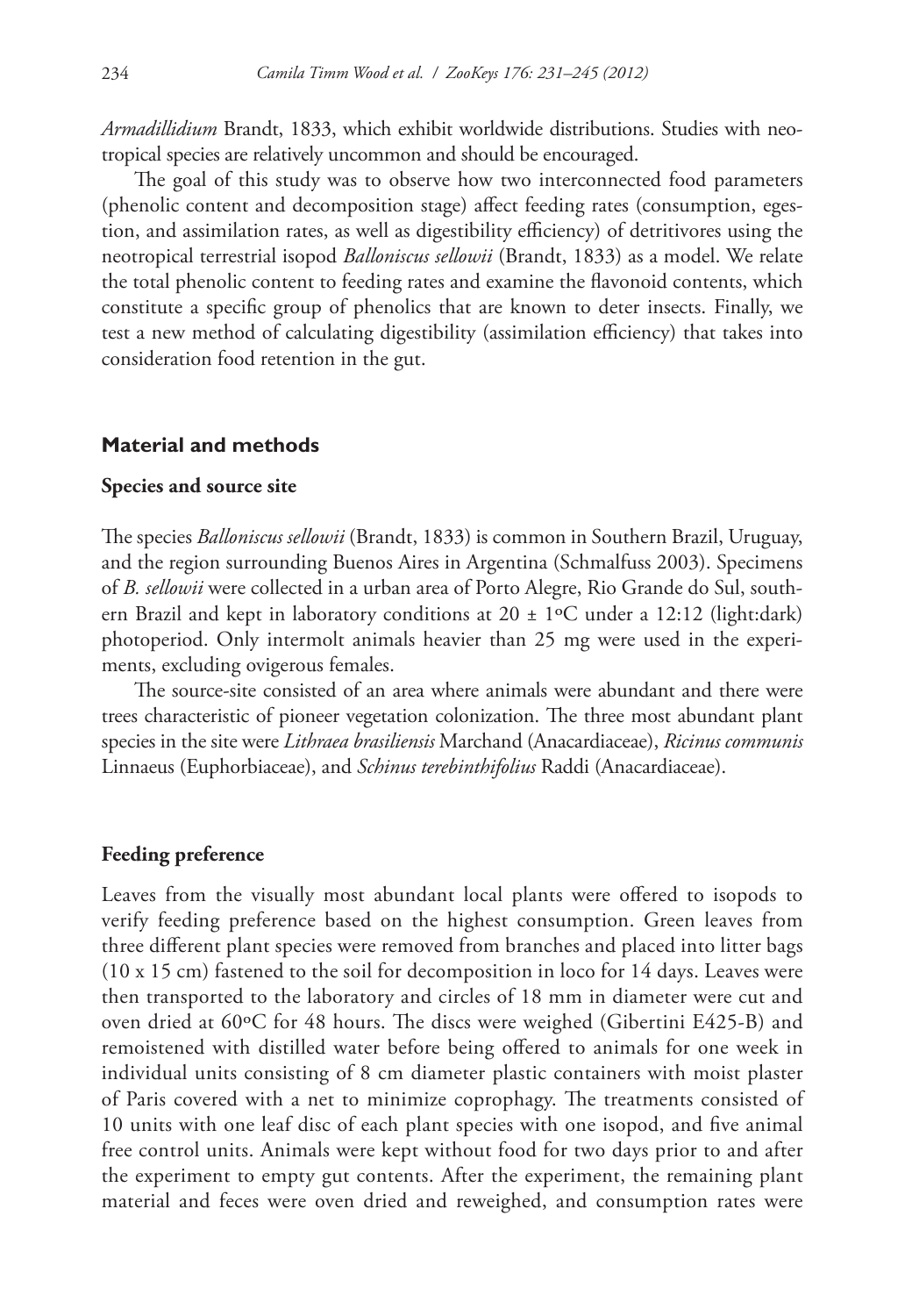calculated. The control group consisted of units containing leaves and no animals, such that the mean percentage of leaf weight lost due to autogenic changes (weight lost independent of the action of consumers) was subtracted from the amount of plant consumed. The plant species that was consumed at the highest rate was used to verify feeding rates on leaves at different stages of decomposition, as well as the phenolic and flavonoid contents of the leaves.

## **Feeding rates on leaves in different stages of decomposition**

Green leaves were collected from branches at the same site and placed into 20 litter bags. The litter bags were collected after one, two, and three months of decomposition. These leaves were then taken to laboratory along with additional green leaves that had been collected from the branches when litter bags were placed in the soil, and offered to animals. Oven dried leaves from each decomposition stage were stored under refrigeration for phenolic and flavonoid content analysis.

For each unit, two or three discs of 18 mm (approximated amount for the third month of decomposition, at which point the leaves were very fragmented) were oven dried, weighed, remoistened with distilled water, and offered to individual animals for 10 days. The remaining leaves and feces were collected from the units, oven dried, and weighed after the experiment to calculate feeding rates. We performed 20 repetitions with one animal per unit and 20 control repetitions for each stage of decomposition.

Consumption rates were calculated as the total mg of ingested leaves (subtracted mean percentage of autogenic losses) in dry weight (DW) per g of body weight (FW) per day. The egestion rate was calculated as the total mg of produced feces (DW) per g of body weight (DW), per day. The assimilation rate was calculated as the total mg of ingested leaves (DW) minus the total mg of produced feces (DW) per g of body weight (FW) per day (DW = dry weight; FW = fresh weight) (Loureiro et al. 2006).

## **Time of passage through gut and digestibility**

We also measured the amount of time that the food was retained in the gut. Animals were kept in individual units containing carrot as a food source (generates fecal pellets that differ in color) for a week. Then, 10 animals were exposed to one disc of leaf litter for each decomposition stage, and monitored every two hours for 80 hours. We recorded the timing of the first sign of leaf consumption (i.e., evidence of nibbling on the leaf disc) and that of the first non-carrot feces appearance.

Digestibility was calculated using animals fed carrots for one week and placed into units containing one leaf disc and monitored daily until total consumption. Following full disc consumption, animals were fed carrots to maintain egestion of the leaf material from the gut. Feces from leaf feedings were collected, oven dried, and reweighted. Five units from each decomposition stage were used. The digestibility was calculated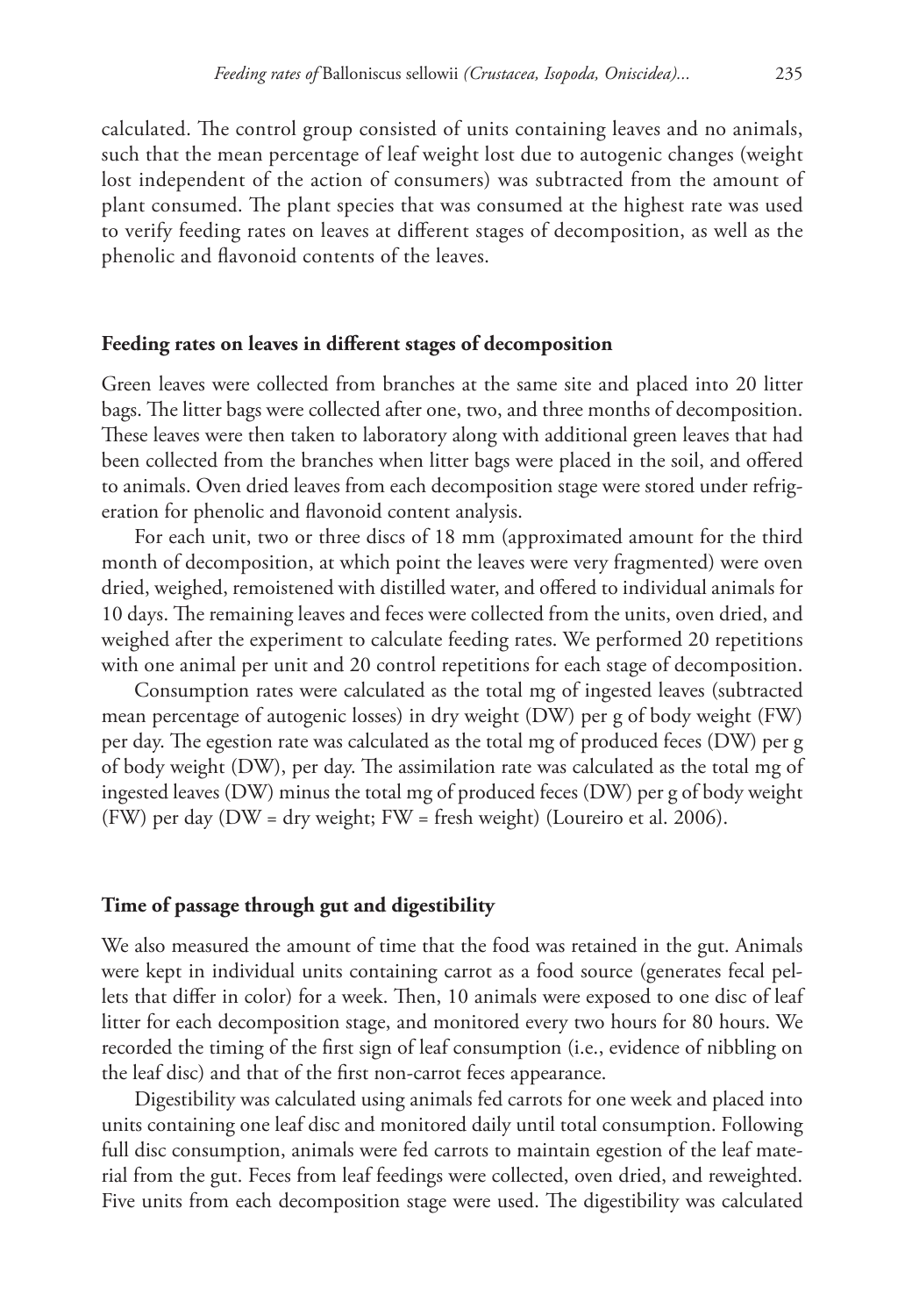as a percentage based on the total mg of ingested leaf minus the total mg of feces produced per mg of ingested leaf. Given the variability in duration with this method, other feeding rates were not calculated.

## **Phenolic and flavonoid content**

The total phenolic content was determined using the Folin-Ciocalteau method (Bärlocher and Graça 2005) with tannic acid as standard. For each stage of decomposition, total phenolics were extracted from four samples of approximately 100 mg of ground up dry leaves in 5 mL of acetone for 1 hour at 4°C for a total of 20 samples.

Five samples of each decomposition stage were used to determine the flavonoid content. For each sample, five discs of dry leaves (or an approximate amount) were ground up and left for two days in 5 mL of ethanol 80% for flavonoid extraction. Flavonoid content was determined using the method reported by Zhishen et al. (1999) with modifications using quercetin as standard.

The mean concentrations of phenolics and flavonoids were multiplied by the consumption rates to estimate the total ingested amount of each group of substances.

#### **Statistical analysis**

All data were tested for normality using the Kolmogorov-Smirnov test. The consumption, egestion, and assimilation rates were compared using a one-way analysis of variance (ANOVA) followed by Tukey's test. Pearson correlations were used to verify the association between consumption and egestion rates among treatments. All statistical analyses were performed using InStat 3.01 software.

## **Results**

# **Feeding preference**

The consumption rate was significantly higher when animals fed on *S. terebinthifolius*   $(52.9 \pm 9.0 \text{ mg g}^{-1} \text{ day}^{-1}, n = 10; \text{ mean } \pm \text{ SE}$  (F<sub>2,26</sub> = 9.395; *p* < 0.001), and no significant difference was recorded when animals fed on *L. brasiliensis*  $(31.8 \pm 4.0 \text{ mg g}^{-1} \text{day}^1, \text{n} = 10)$ and *R. communis* (15.5  $\pm$  2.9 mg g<sup>-1</sup> day<sup>-1</sup>, n = 9). The egestion and assimilation rates were 46.3 ± 9.8 (mg g-1 day-1) and 11.2 ± 2.0 (mg g-1 day-1) for *S. terebinthifolius*, and 21.1 ± 2.6 and 14.8 ± 1.62 (mg g<sup>-1</sup> day<sup>-1</sup>) for *L. brasiliensis*, respectively. Egestion and assimilation rates could not be calculated for *R. communis* due to a low amount of fecal pellets. The phenolic content was highest in *L. brasiliensis* (71.1 mg of tannic acid equivalent per g of dry leaf), followed by *R. communis* (60.9), and was lowest in *S. terebinthifolius* (30.0) (Fig. 1). Standard error could not be calculated due to insufficient leaf material for additional rep-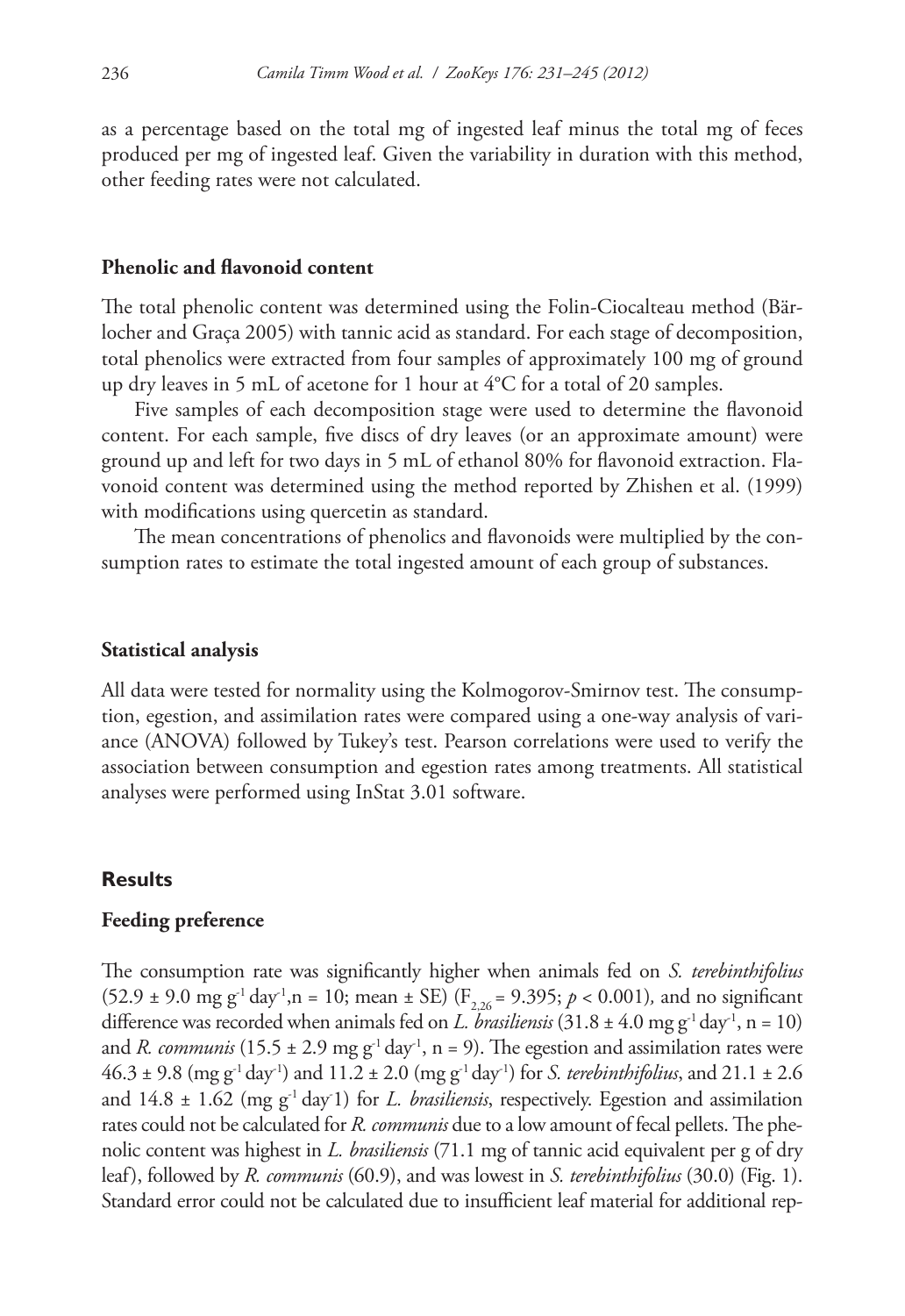

**Figure 1.** Isopod feeding rates on leaves of *Lithraea brasiliensis* (n = 10), *Ricinus communis* (n = 9), and *Schinus terebinthifolius* (n = 10) with 14 days of decomposition and respective phenolic content (standard error was not calculated due to the low amount of leaf remains for chemical analysis). Egestion and assimilation rate could not be calculated for *Ricinus communis* (low amount of fecal pellets). The values are mean and SE. Superscript letters indicate significant difference among treatments ( $p < 0.05$ ).

licates. The mass loss of leaves in control units was 0.08% for *S. terebinthifolius*, 0.09% for *L. brasiliensis,* and 0.034% for *R. communis*. Mortality was 20% or lower in all treatments.

## **Feeding rates on leaves in different stages of decomposition**

*Schinus terebinthifolius* was used to examine the feeding rates at different decomposition stages. The consumption rate was significantly higher on two month-old leaves  $(F<sub>3.58</sub> = 8.96; p < 0.0001)$ , and there were no significant differences between green, one-month-old, and three month-old leaves. The egestion rate was significantly higher for two-month-old leaves ( $F_{3.58}$  = 14.17;  $p < 0.0001$ ) and there was no significant difference between green and one-month-old leaves, or between one-month-old and threemonth-old leaves. The assimilation rate of green leaves was significantly higher than that of two- and three-month-old leaves and exhibited no significant difference between one-, two-, and three-month-old leaves ( $F_{3.58}$  = 5.275;  $p = 0.0028$ ) (Table 1). The mean reduction in leaf mass in the control units was 0.16% (green), 0.13% (one-month-old), 0.12 (two-month-old), and 0.06% (three-month-old). Mortality was 0.35% for green, 0.15% for one-month-old, and 0.20% for two- and three-month-old leaves.

There were significant correlations between consumption and egestion rates for all decomposition stages. The correlation was stronger for one-month-old leaves  $(r^2 = 0.928; p < 0.0001)$  followed by those for three-month-old leaves  $(r^2 = 0.9258;$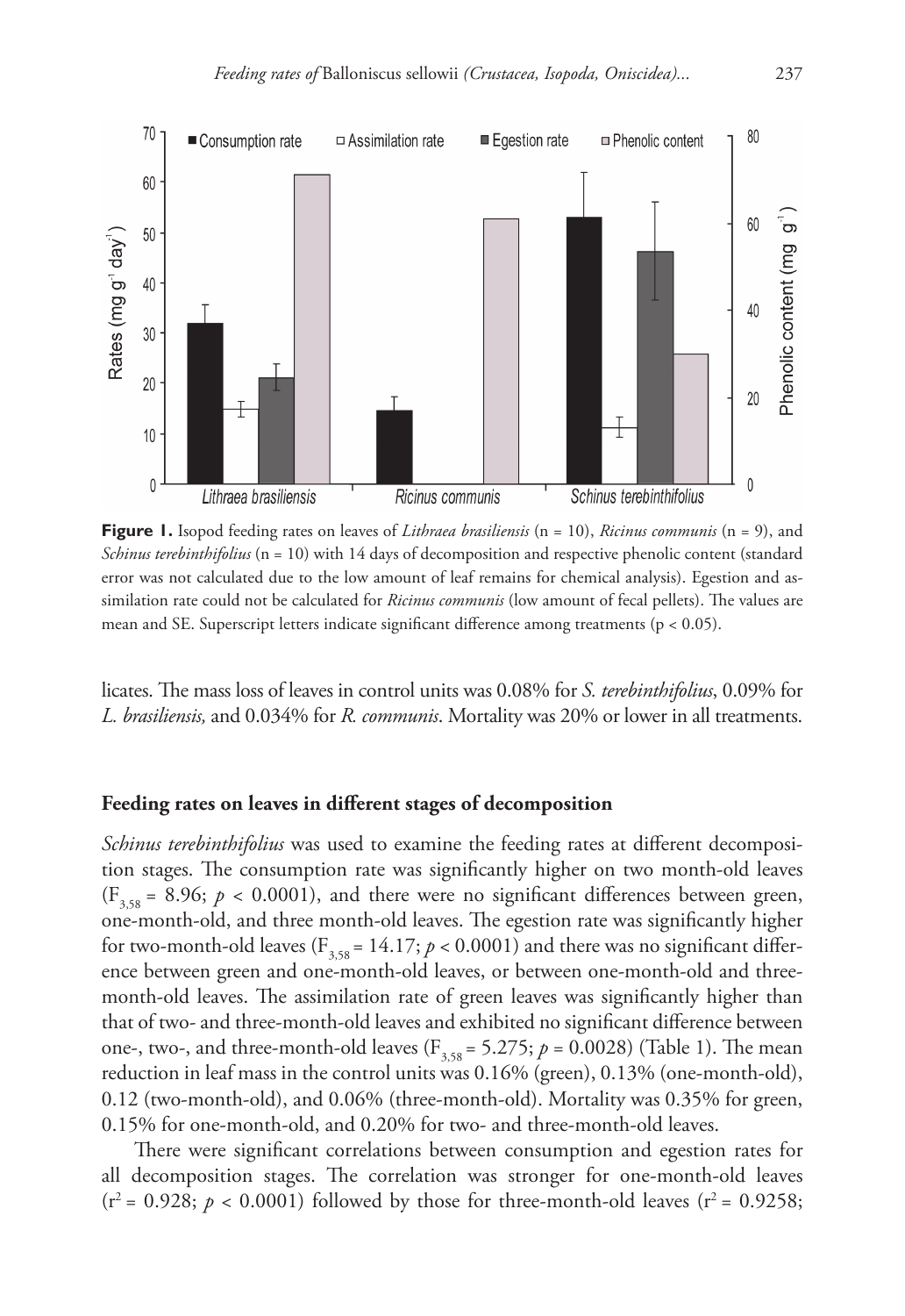**Table 1.** Feeding rates of *Balloniscus sellowii* on *Schinus terebinthifolius* for different stages of decomposition. Data are expressed as mean value and SE of mg of food source (DW), per g of animal (FW), per day. N differs among decomposition stages due to different mortality in treatments. Different letters indicate significant differences of each rate among treatments ( $p < 0.05$ ).

| Decomposition stage          | <b>Consumption rate</b>     | <b>Egestion</b> rate          | <b>Assimilation rate</b>      |
|------------------------------|-----------------------------|-------------------------------|-------------------------------|
| Green leaves $(n=13)$        | $41.5 \pm 5.1$ <sup>a</sup> | $10.7 \pm 3.2$ <sup>a</sup>   | $30.7 \pm 2.9$ <sup>a</sup>   |
| 1 month-old leaves $(n=17)$  | $52.2 \pm 4.6$ <sup>a</sup> | $29.1 \pm 5.7$ <sup>a,b</sup> | $23.0 \pm 1.7$ <sup>a,b</sup> |
| 2 months-old leaves $(n=16)$ | $80.1 \pm 6.2^{\circ}$      | $61.3 \pm 6.4$                | $18.9 \pm 2.6^{\circ}$        |
| 3 months-old leaves $(n=16)$ | $53.4 \pm 5.5$ <sup>a</sup> | $33.4 \pm 5.1^{\circ}$        | $20.0 \pm 1.5^{\mathrm{b}}$   |

 $p \le 0.0001$ , two-month-old leaves ( $r^2 = 0.8342$ ;  $p \le 0.0001$ ), and green leaves  $(r^2 = 0.7240; p < 0.0002)$ .

## **Time of passage through gut and digestibility**

The time required for passage through the gut did not differ among stages of decomposition. For all stages, the mode time for the appearance of leaf-based feces was two hours (one observation interval). However, leaf ingestion was initiated immediately for most units for the one-, two-, and three-month-old leaves, whereas the ingestion of the green leaves was initiated two days after the onset of the experiment. For 3 out of the 10 units containing green leaves, no apparent consumption had occurred after 80 h of observation.

The digestibility, calculated based on the total consumption of a leaf disc with a known mass and a second food source to push leaf material out of the gut, was  $43.1 \pm$ 3.8% for green leaves (n = 6),  $19.7 \pm 2.4\%$  for one-month-old leaves (n = 4),  $20.3 \pm 1.6$ for two-month-old leaves  $(n = 5)$  and  $19.5 \pm 2.8\%$  for three-month-old leaves  $(n = 2)$ .

### **Phenolic and flavonoid content**

The phenolic content was significantly different across all decomposition stages  $(F_{3,12} = 602.61; p < 0.0001)$ , and was highest in green leaves (66.0 ± 0.3 mg of tannic acid equivalent per g of dry leaf) and lowest in two-month-old leaves  $(36.9 \pm 0.4)$ mg  $g^{-1}$ ). The flavonoid content was significantly highest in green leaves (21.6 $\pm$ 1.9 mg  $g^{-1}$ ), but did not differ significantly among the other stages ( $F_{3,16} = 37.10; p < 0.0001$ ). The estimated phenolic amount ingested by animals was not significantly different  $(F_{3.58} = 2.065; p = 0.115)$ , ranging from 2.141 ± 0.190 mg of phenolic per g of isopod per day (one-month-old) to 2.954 ± 0.229 (two-month-old). The estimated flavonoid amount ingested by the animals followed the same trend as the assimilation rate among decomposition stages, being significantly higher in green leaves, but not differing between those undergoing one, two, and three months of decomposition  $(F_{3,58} = 10.783;$  $p < 0.0001$ ) (Fig. 2).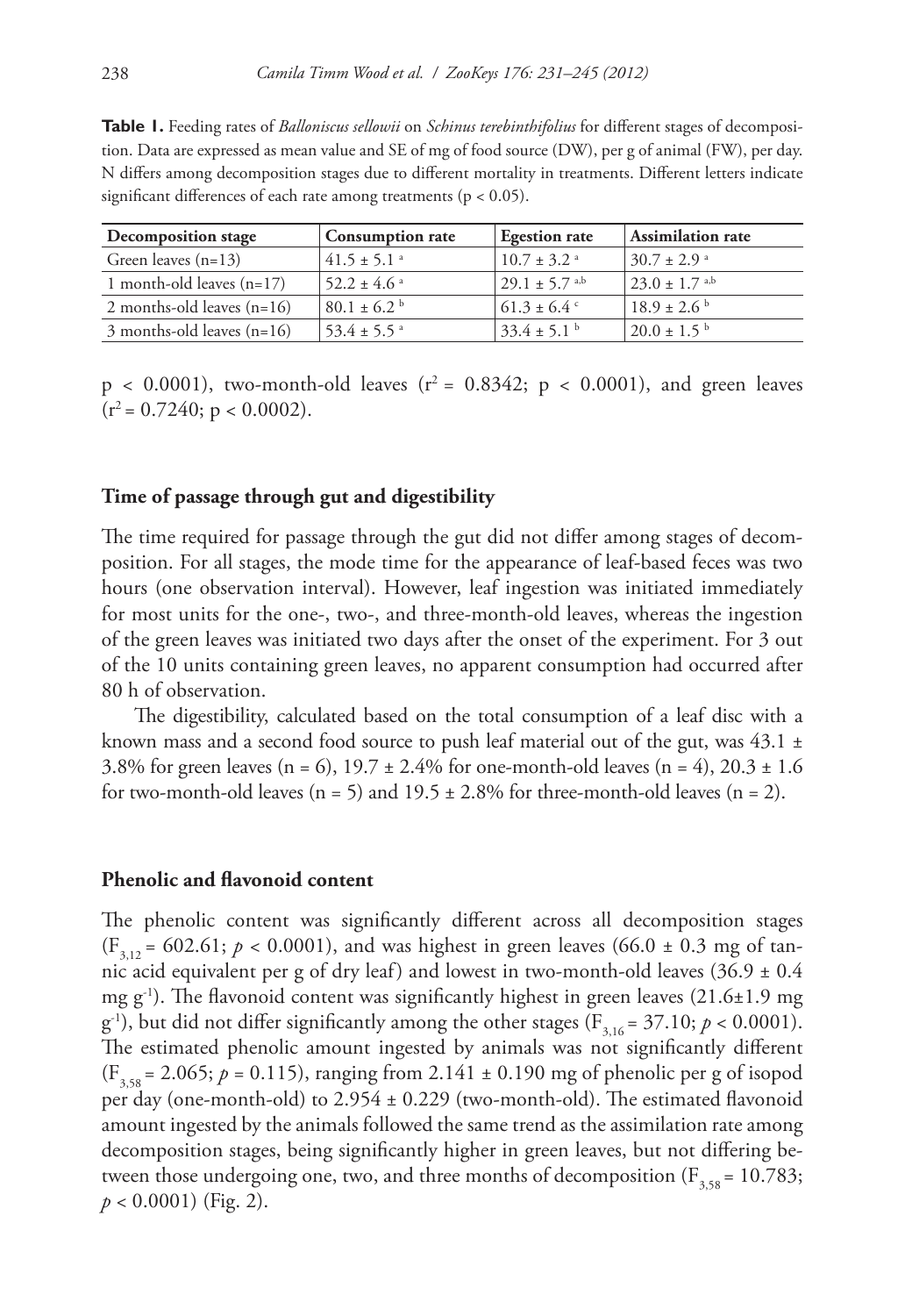

**Figure 2.** Total phenolic and flavonoid content and estimated amount of total phenolics and flavonoids ingested by *Balloniscus sellowii* on leaves of *Schinus terebinthifolius* for different stages of decomposition. The values are mg of equivalent of quercetin (flavonoid) or tannic acid (phenolic) per mg of dry leaf ± SE. Superscript letters indicate significant differences among treatments (p < 0.05).

Given that the flavonoid content was not tested for every experimental unit, the average content of each leaf age was correlated with the average assimilation rate for each stage of decomposition, resulting in a high correlation ( $r^2$  = 0.9688;  $p$  = 0.0157, n = 4).

# **Discussion**

Numerous studies have analyzed the effects of secondary metabolites in herbivores, whereas few studies have been conducted to understand the role of these compounds in detritivore and decomposer organisms. For example, an understanding of the presence of unpalatable or indigestible compounds and their rates of consumption related to leaf senescence is lacking. Our source site harbored plant species characteristic of a successional stage that do not exhibit mechanical structures to deter herbivores other than lignin, suggesting that chemical defenses are key for plant protection. Tropical plants inhabiting resource-poor environments invest heavily in chemical defenses such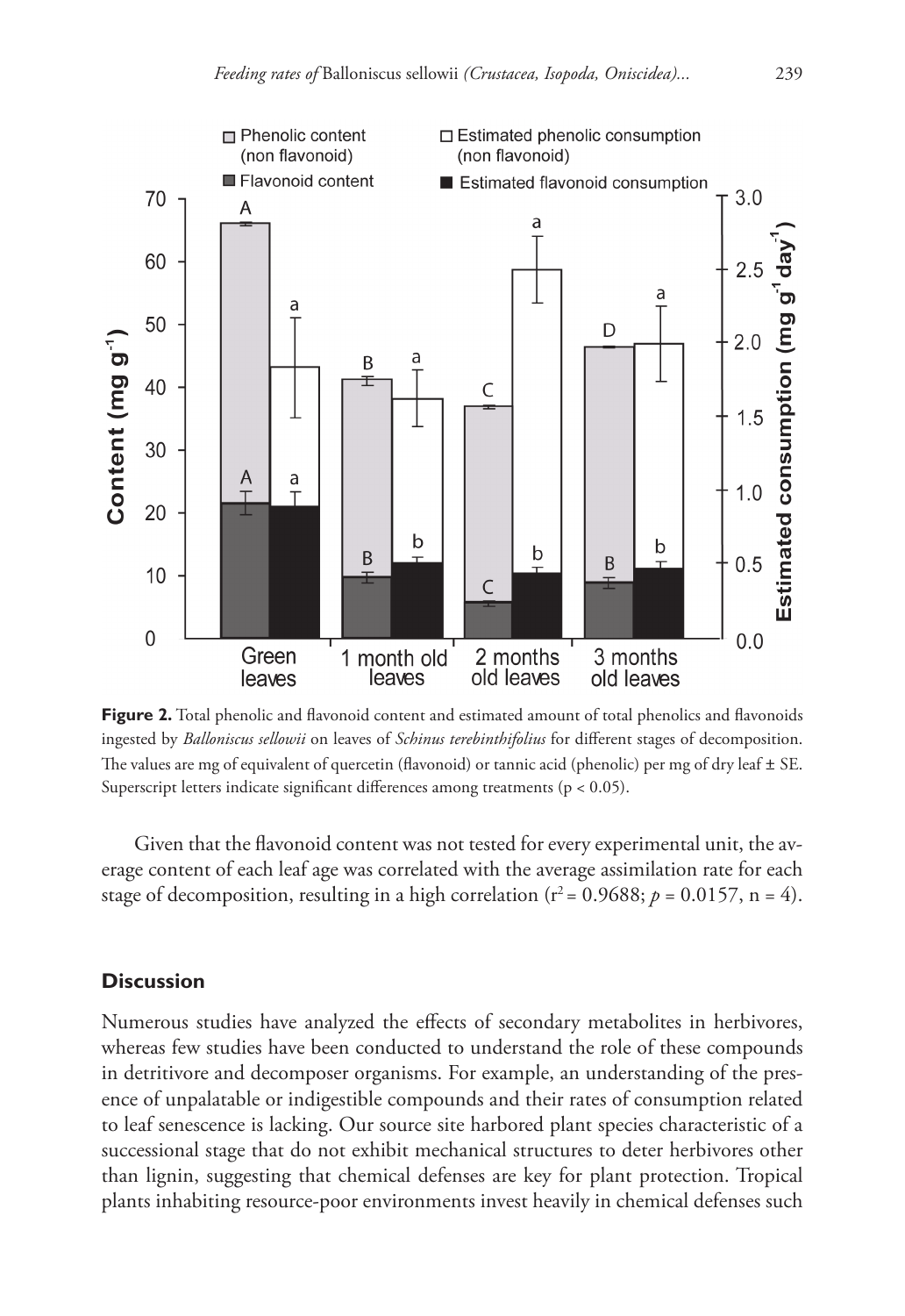as phenolics (Agrawal 2006). *Ricinus communis* exhibited the lowest consumption rate and constituted a small percentage of the fecal pellets egested. This plant has been associated with large amounts of secondary metabolites, including gallic acid, quercetin, and rutin, which represent some of the major phenolic compounds responsible for the antioxidant activity of its dry leaves (Singh et al. 2009). Its decomposition after two weeks resulted in viscous leaves that would be avoided by animals in natural conditions. *Lithraea brasiliensis*, despite being readily found within leaf litter in Brazil, also exhibits a large amount of secondary metabolites (Correia et al. 2006), and its consumption by *B. sellowii* was significantly lower than that of *S. terebinthifolius* and did not differ when compared to *R. communis*.

*Schinus terebinthifolius* accounted for the highest consumption rate and it is known as a source of terpenoids, simple phenolic derivatives, and flavonols. Furthermore, the antioxidant activity of the extract derived from its aerial parts has been described in the literature (Velázquez et al. 2003). Leaf extracts contain triterpene acids (Campelo and Marsaioli 1974), and the ethanolic extract of the leaves is a source of simple phenolics, several flavonoids, xanthones, and free steroids (Lima et al. 2006). Once decomposition is initiated, leaves begin to curl and might be used by animals for shelter as well as for feeding.

When given a choice, animals avoid green leaves that provide high amounts of secondary compounds (Cameron and LaPoint 1978). Ingesting decayed leaves is a behavioral strategy used to cope with chemically defended food, as the total amount of ingested defensive chemicals is reduced. Animals may use this strategy to increase their tolerance to chemically defended food (Glendinning 2007). For example, Roy and Bergeron (1990) observed a small rodent cutting leaves from branches then waiting for decomposition to occur before consuming them. We observed that the consumption rate increased throughout decomposition until the second month, when the highest palatability was observed, after which consumption decreased again in the third month of decomposition. Here, feeding on green leaves was a forced laboratory situation used to provide a comparison at an initial stage, and the leaves were oven dried before being offered to animals. This may have changed the leaf properties (as opposed to freshly fallen leaves), thereby allowing feeding. In addition, the decomposed leaves used in this study were handpicked from the trees rather than naturally senescent. However, storm events in this area are frequent, which allow broken branches to undergo decomposition and become available to isopods without undergoing senescence.

In general, detritivores show low digestibility, although differences in the digestibilities of high and low quality foods remain debated. In our feeding rates experiment, green leaves presented very high digestibility values (~80%, data not shown) and there was no difference in the time required for leaf-based feces to appear, contrary to the hypotheses of other researchers (Souza et al. 1998, Loureiro et al. 2006). However, upon calculating the assimilation efficiency based on the total consumption and egestion of a leaf disc and a second food source to push previous food through the gut, the digestibility values for green leaves were lower than those for decomposed leaves. The passage rates of leaves at different decomposition stages did not differ significantly when animals were fed continuously, and leaf-based feces always appeared within the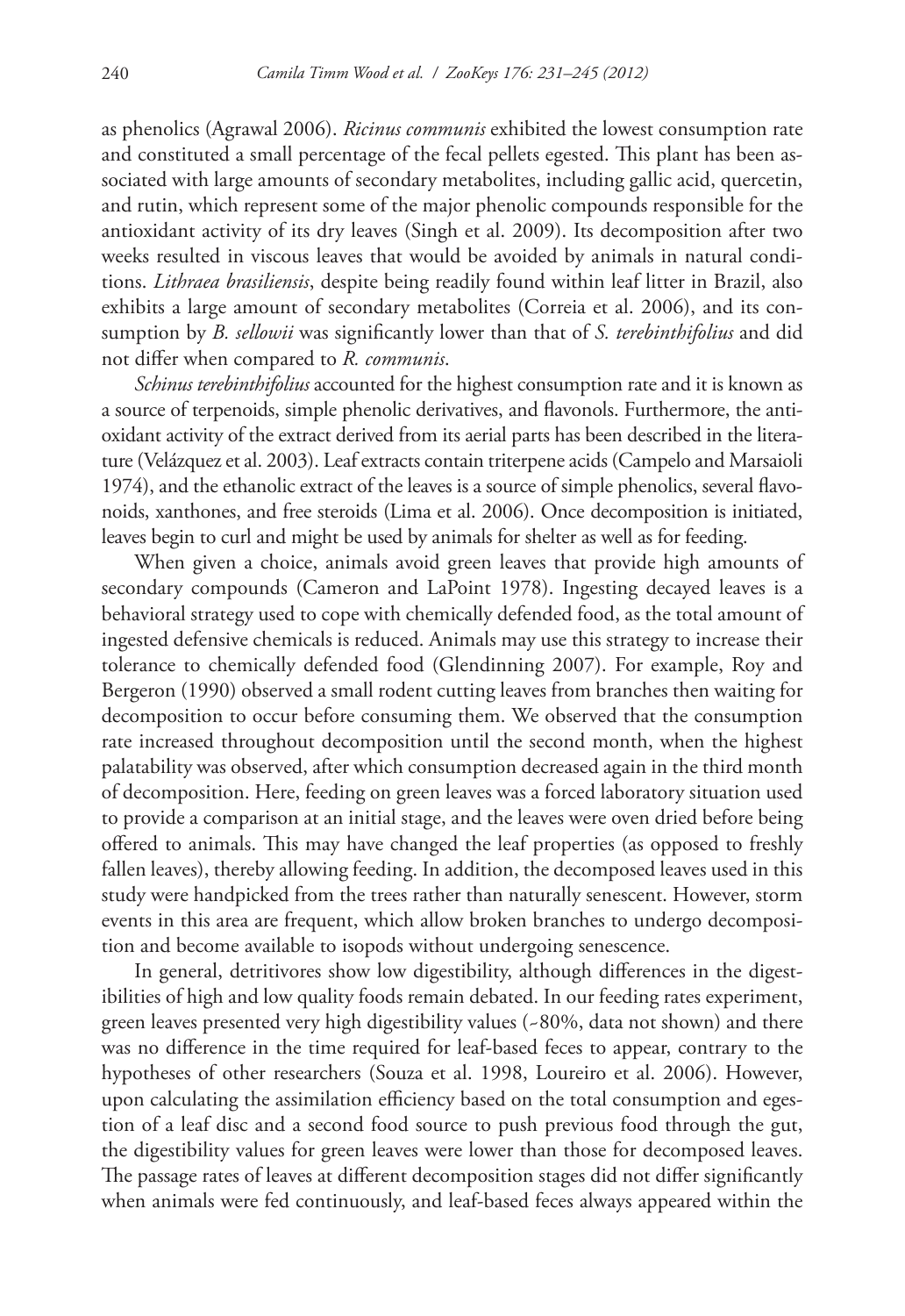same day that feeding was initiated. However, it is possible that the amount of food retained in the gut under starvation conditions differs with food quality. Therefore, using a second food source to empty the animal gut of previously ingested food makes the estimate of digestibility more accurate. The digestibility values were higher when animals consumed green leaves, which was expected given that digestibility should decrease as decomposition progresses (Rushton and Hassall 1983, Hassall and Rushton 1984) due to the lower content of metabolites in decomposed leaves, which makes them more palatable (Johnson and Feldon 2001). Leaves having undergone one, two, and three months of decomposition exhibited similar digestibility efficiencies and assimilation rates. The assimilation rate is calculated by day and is less affected by the food stored in the gut during starvation at the end of the experiment than the digestibility.

Although the consumption rate did not differ significantly between green and onemonth-old leaves, the onset of feeding on green leaves was not immediate, whereas it was for the other stages, suggesting that the high phenolic and flavonoid concentrations of green leaves are feeding deterrents and therefore reduce leaf palatability. These phenolic substances are probably lost in the beginning of the decomposition process due to leaching. If substances that cause feeding deterrence and inhibit feeding are lost early in the leaf decomposition process, the leaves will be consumed more quickly by detritivores, and thus be returned to the soil to provide nutrients back to the trees. Therefore, this process may serve as an adaptive advantage to the plants. Indeed, Cameron and LaPoint (1978) observed rapid leaching of tannins, which was associated with food inhibition from litter bags in the first week of decomposition.

During leaf senescence, the total secondary metabolite content tends to diminish due to leaching (Kuiters and Sarink 1986). Phenolics and flavonoids in plants are largely related to defense against pathogens and herbivores (Dixon and Steele 1999, Boué and Raina 2003), and leaves presenting a lower content of total phenolics are less toxic to isopods. Hassall and Rushton (1984) predicted that less heavily defended species would reach optimal palatability earlier than the climax species, which usually present more secondary metabolites for defense. In our study, the highest consumption was observed in two-month-old leaves, when the total phenolic and flavonoid content was lowest, even though it is thought that the phenolic signature rather than the total phenolic content determines detritivore consumption (Zimmer et al. 2005). The total phenolic and flavonoid content in this experiment increased in the third month rather than decreasing. Leaching of substances also occurs in other materials in the litter, and might increase the content of a specific constituent originating from the litter itself (from absorption) or from the action of microorganisms.

Flavonoids represented a considerable portion of the total phenolics in *S. terebinthifolius* leaves. We observed a correlation between the flavonoid content and the assimilation rate, whereas no correlation was detected with the total phenolic content. Although the flavonoid content of the leaves differed among decomposition stages, as did the consumption rates, the estimated amounts of flavonoids consumed by the animals were almost the same for leaves after one, two, and three months of decomposition. Thus, given that a decrease in the consumption of high flavonoid leaves is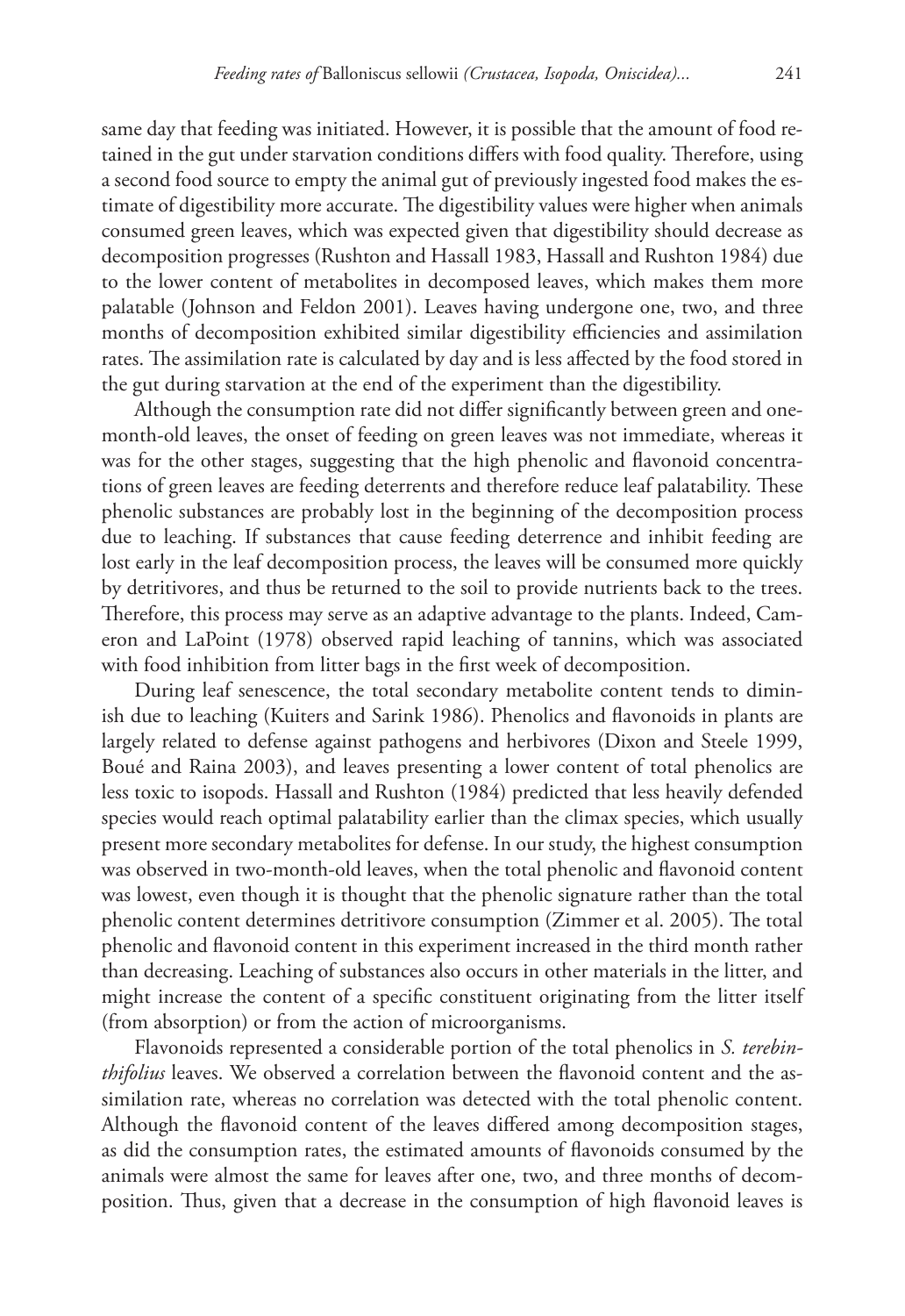not supported due to the significantly higher ingestion of flavonoids in green leaves, it appears that the animals increased their consumption of low flavonoid leaves, therefore suggesting that they might use these flavonoids as a food parameter.

Existing reports attribute the presence of phenolics and flavonoids in plants to defense against pathogens and herbivores, while only a few studies suggest possible benefits for organisms ingesting these substances. For example, when examining herbivores, Johnson and Felton (2001) also observed lower consumption and digestibility of plants that were overexpressing phenolics, but no significant reduction for growth and no indications of oxidative stress as a causal factor, suggesting a beneficial antioxidant property for herbivores. This study showed similar results, suggesting that the isopods might also be using flavonoids as an antioxidant agent. Even though the use of flavonoids by herbivorous invertebrates is not well documented, our data suggest that isopods may also use and discriminate concentrations of flavonoids, given that they appeared to increase consumption to minimize their intake of leaves with lower flavonoid contents. It is generally assumed that there is a maximum concentration of feeding deterrents that isopods can tolerate; however, additional studies are needed to examine the minimum intake of substances that can be used as a food parameter.

## **Acknowledgements**

The authors wish to thank to CNPq for granting of the scholarship to CTW and research fellowship to PBA, to CAPES for granting of the scholarship to CCDS, and to EMAE for financial help on the ISTIB 2011. We are also grateful to Priscila Bugs and Carina Appel for help in the field, and to José Cláudio Fonseca Moreira, Milton de Souza Mendonça Junior and two anonymous reviewers for comments on the manuscript.

## **References**

- Agrawal AA (2006) Macroevolution of plant defense strategies. Trends in Ecology and Evolution 22(2): 103–109. [doi: 10.1016/j.tree.2006.10.012](http://dx.doi.org/10.1016/j.tree.2006.10.012)
- Appel HM (1993) Phenolics in ecological interactions: the importance of oxidation. Journal of Chemical Ecology 19(7): 1521–1552. [doi: 10.1007/BF00984895](http://dx.doi.org/10.1007/BF00984895)
- Bärlocher F, Graça MAS (2005) Total phenolics. In: Graça MAS, Bärlocher F, Gessner MO (Eds) Methods to Study Litter Decomposition: A Practical Guide. Springer, Dordrecht, 97–100. [doi: 10.1007/1-4020-3466-0\\_14](http://dx.doi.org/10.1007/1-4020-3466-0_14)
- Boué SM, Raina AK (2003) Effects of plant flavonoids on fecundity, survival, and feeding of the Formosan subterranean termite. Journal of Chemical Ecology 29(11): 2575–2584. [doi:](http://dx.doi.org/10.1023/A:1026318203775) [10.1023/A:1026318203775](http://dx.doi.org/10.1023/A:1026318203775)
- Cameron GN, LaPoint TW (1978) Effects of tannins on the decomposition of Chinese tallow leaves by terrestrial and aquatic invertebrates. Oecologia 32: 349–366. [doi: 10.1007/](http://dx.doi.org/10.1007/BF00345113) [BF00345113](http://dx.doi.org/10.1007/BF00345113)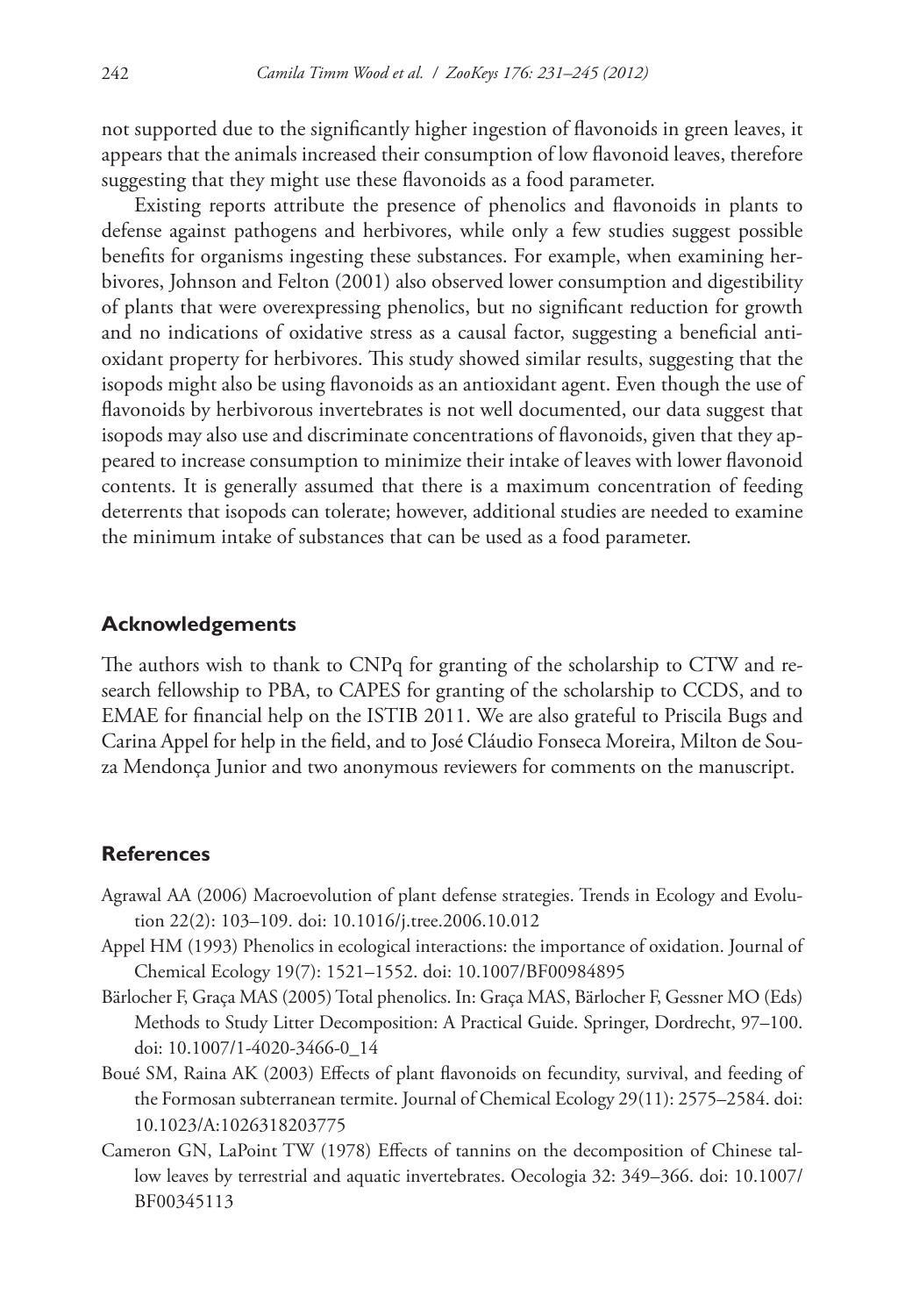- Campelo J, Marsaioli AJ (1974) Triterpenes of *Schinus terebinthifolius*. Phytochemistry 13: 659–660. [doi: 10.1016/S0031-9422\(00\)91376-1](http://dx.doi.org/10.1016/S0031-9422(00)91376-1)
- Canhoto CM, Graça MAS (1999) Leaf barriers to fungal colonization and shredders (*Tipula lateralis*) consumption of decomposing *Eucalyptus globules*. Microbial Ecology 37: 163–172. [doi: 10.1007/s002489900140](http://dx.doi.org/10.1007/s002489900140)
- Correia SJ, David JP, David JM (2006) Metabólitos secundários de espécies de Anacardiaceae. Química Nova 29(6): 1287–1300. [doi: 10.1590/S0100-40422006000600026](http://dx.doi.org/10.1590/S0100-40422006000600026)
- Dixon RA, Steele CL (1999) Flavonoids and isoflavonoids a gold mine for metabolic engineering. Trends in Plant Science 4(10): 394–400. [doi: 10.1016/S1360-1385\(99\)01471-5](http://dx.doi.org/10.1016/S1360-1385(99)01471-5)
- Glendinning JI (2007) How do predators cope with chemically defended foods? Biological Bulletin 213: 252–266. [doi: 10.2307/25066643](http://dx.doi.org/10.2307/25066643)
- Gould KS, Lister C (2006) Flavonoid function in plants. In: Andersen ØM, Markham KR (Eds) Flavonoids: Chemistry, biochemistry and applications. Taylor & Francis Group, Boca Raton, 397–441.
- Graça MAS, Bälocher F (2005) Radial diffusion assay for tannins. In: Graça MAS, Bärlocher F, Gessner MO (Eds) Methods to Study Litter Decomposition: A Practical Guide. Springer, Dordrecht, 101–105.
- Graça MAS, Cressa C, Gessner MO, Feio MJ, Callies KA, Barrios C (2001) Food quality, feeding preferences, survival and growth of shredders from temperate and tropical streams. Freshwater Biology 46: 947–957. [doi: 10.1046/j.1365-2427.2001.00729.x](http://dx.doi.org/10.1046/j.1365-2427.2001.00729.x)
- Graça MAS, Zimmer M (2005) Leaf toughness. In: Graça MAS, Bärlocher F, Gessner MO (Eds) Methods to Study Litter Decomposition: A Practical Guide. Springer, Dordrecht, 121–125.
- Gryglewski RJ, Korbut R, Robak J, Święs J (1987) On the mechanism of antithrombotic action of flavonoids. Biochemical Pharmacology 36(3): 317–322. [doi: 10.1016/0006-2952\(87\)90288-7](http://dx.doi.org/10.1016/0006-2952(87)90288-7)
- Gunnarsson T (1987) Selective feeding on a maple leaf by *Oniscus asellus* (Isopoda). Pedobiologia 30: 161–165.
- Harborne JB (1993) Introduction to Ecological Biochemistry. Fourth edition, Academic Press, London, 318pp.
- Hassall M, Rushton SP (1984) Feeding behaviour of terrestrial isopods in relation to plant defences and microbial activity. Symposium of the Zoological Society of London 53: 487–505.
- Hassall M, Turner JG, Rands MRW (1987) Effects of terrestrial isopods on the decomposition of woodland leaf litter. Oecologia 72: 597–604. [doi: 10.1007/BF00378988](http://dx.doi.org/10.1007/BF00378988)
- Ihnen K, Zimmer M (2008) Selective consumption and digestion of litter microbes by *Porcellio scaber* (Isopoda: Oniscidea). Pedobiologia 51: 335–342. [doi: 10.1016/j.pedobi.2007.06.001](http://dx.doi.org/10.1016/j.pedobi.2007.06.001)
- Johnson KS, Felton GW (2001) Plant phenolics as dietary antioxidants for herbivores insects: a test with genetically modified Tobacco. Journal of Chemical Ecology 27(12): 2579–2597. [doi: 10.1023/A:1013691802028](http://dx.doi.org/10.1023/A:1013691802028)
- Kainulainen P, Holopainen JK (2002) Concentration of secondary compounds in Scots pine needles at different stages of decomposition. Soil Biology and Biochemistry 34: 37–42. [doi: 10.1016/S0038-0717\(01\)00147-X](http://dx.doi.org/10.1016/S0038-0717(01)00147-X)
- Kasurinen A, Peltonen PA, Julkunen-Tiitto R, Vapaavuori E, Nuutinen V, Holopainen T, Holopainen JK (2007) Effects of elevated CO<sub>2</sub> and O<sub>3</sub> on leaf litter phenolics and subsequent performance of litter-feeding soil macrofauna. Plant Soil 292: 25–43. [doi: 10.1007/s11104-007-9199-3](http://dx.doi.org/10.1007/s11104-007-9199-3)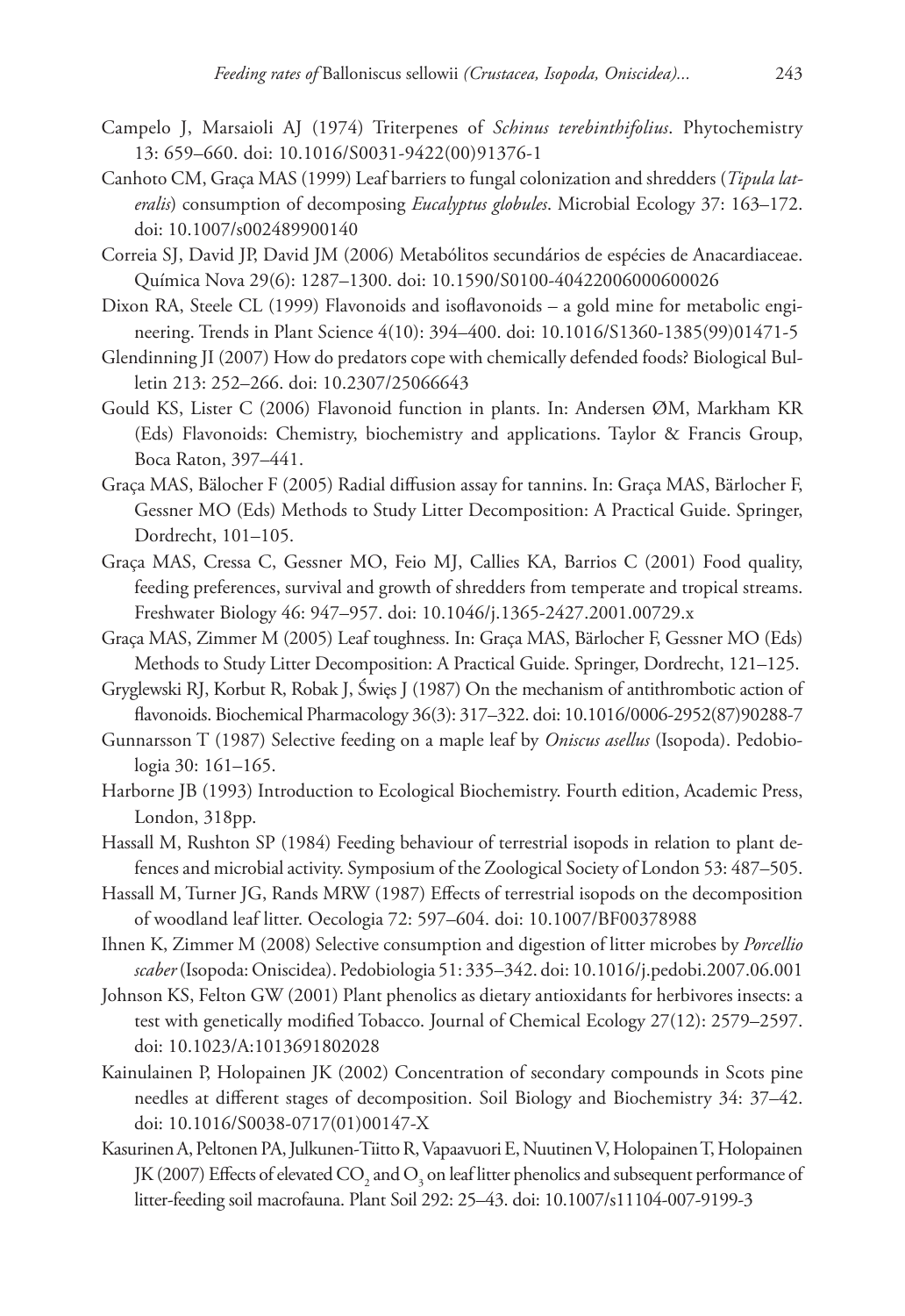- Kautz G, Zimmer M, Topp W (2000) Response of the parthenogenetic isopod, *Trichoniscus pusillus* (Isopoda: Oniscidea), to change in food quality. Pedobiologia 44:75–85. [doi:](http://dx.doi.org/10.1078/S0031-4056(04)70029-3) [10.1078/S0031-4056\(04\)70029-3](http://dx.doi.org/10.1078/S0031-4056(04)70029-3)
- Kefeli VI, Kalevitch MV, Borsari B (2003) Phenolic cycle in plants and environment. Journal of Cell and Molecular Biology 2: 13–18.
- Kuiters AT, Sarink HM (1986) Leaching of phenolic compounds from leaf and needle litter of several deciduous and coniferous trees. Soil Biology and Biochemistry 18(5): 475–480. [doi: 10.1016/0038-0717\(86\)90003-9](http://dx.doi.org/10.1016/0038-0717(86)90003-9)
- Lambdon PW, Hassall M (2005) How should toxic secondary metabolites be distributed between the leaves of a fast-growing plant to minimize the impact of herbivory? Functional Ecology 19: 299–305. [doi: 10.1111/j.0269-8463.2005.00966.x](http://dx.doi.org/10.1111/j.0269-8463.2005.00966.x)
- Lima MRF, Luna JS, Santos AF, Andrade MCC, Sant'Ana AEG, Genet J-P, Márquez B, Neuville L, Moreaub N (2006) Anti-bacterial activity of some Brazilian medicinal plants. Journal of Ethnopharmacology 105:137–147. [doi: 10.1016/j.jep.2005.10.026](http://dx.doi.org/10.1016/j.jep.2005.10.026)
- Loureiro S, Sampaio A, Brandão A, Nogueira JA, Soares AMVM (2006) Feeding behaviour of the terrestrial isopod *Porcellionides pruinosus* Brandt, 1833 (Crustacea, Isopoda) in response to changes in food quality and contamination. Science of the Total Environment 369: 119– 128. [doi: 10.1016/j.scitotenv.2006.05.023](http://dx.doi.org/10.1016/j.scitotenv.2006.05.023)
- Neuhauser EE, Hartenstein R (1978) Phenolic content and palatability of leaves and wood to soil isopods and diplopods. Pedobiologia 18(8): 99–109.
- Oberdörster E, Clay MA, Cottam DM, Wilmot FA, McLachlan JA, Milner MJ (2001) Common phytochemical are ecdysteroid agonists and antagonists: a possible evolutionary link between vertebrate and invertebrate steroid hormones. Journal of Steroid Biochemistry and Molecular Biology 77: 229–238. [doi: 10.1016/S0960-0760\(01\)00067-X](http://dx.doi.org/10.1016/S0960-0760(01)00067-X)
- Peterson CH, Renaud PE (1989) Analysis of feeding preference experiments. Oecologia 80:82– 86. [doi: 10.1007/BF00789935](http://dx.doi.org/10.1007/BF00789935)
- Quadros AF, Araujo PB (2008) An assemblage of terrestrial isopods (Crustacea) in southern Brazil and their contribution to leaf litter processing. Revista Brasileira de Zoologia 25(1): 58–66. [doi: 10.1590/S0101-81752008000100009](http://dx.doi.org/10.1590/S0101-81752008000100009)
- Roy J, Bergeron JM (1990) Branch cutting behavior by the vole (*Microtus pennsylvanicus*): a mechanism to increase toxicity of secondary metabolites in conifers. Journal of Chemical Ecology 16: 735–741. [doi: 10.1007/BF01016484](http://dx.doi.org/10.1007/BF01016484)
- Rushton SP, Hassall M (1983) Food and feeding ratios of the terrestrial isopod *Armadillidium vulgare* (Latreille). Oecologia 57: 415–419. [doi: 10.1007/BF00377189](http://dx.doi.org/10.1007/BF00377189)
- Salgado PR, Favarin JL, Leandro RA, Lima Filho OF (2008) Total phenolconcentrations in coffee tree leaves during fruit development. Science and Agriculture 65(4): 354–359.
- Schmalfuss H (2003) World catalog of terrestrial isopods (Isopoda: Oniscidea). Serie A, Nr. 654. Stuttgarter Beiträge zur Naturkunde, 341pp.
- Simmonds MSJ (2001) Importance of flavonoids in insect-plant interaction: feeding and oviposition. Phytochemistry 56(3): 245–252. [doi: 10.1016/S0031-9422\(00\)00453-2](http://dx.doi.org/10.1016/S0031-9422(00)00453-2)
- Singh PP, Ambika, Chauhan SMS (2009) Activity guided isolation of antioxidants from the leaves of *Ricinus communis* L. Food Chemistry 114: 1069–1072. [doi: 10.1016/j.food](http://dx.doi.org/10.1016/j.foodchem.2008.10.020)[chem.2008.10.020](http://dx.doi.org/10.1016/j.foodchem.2008.10.020)